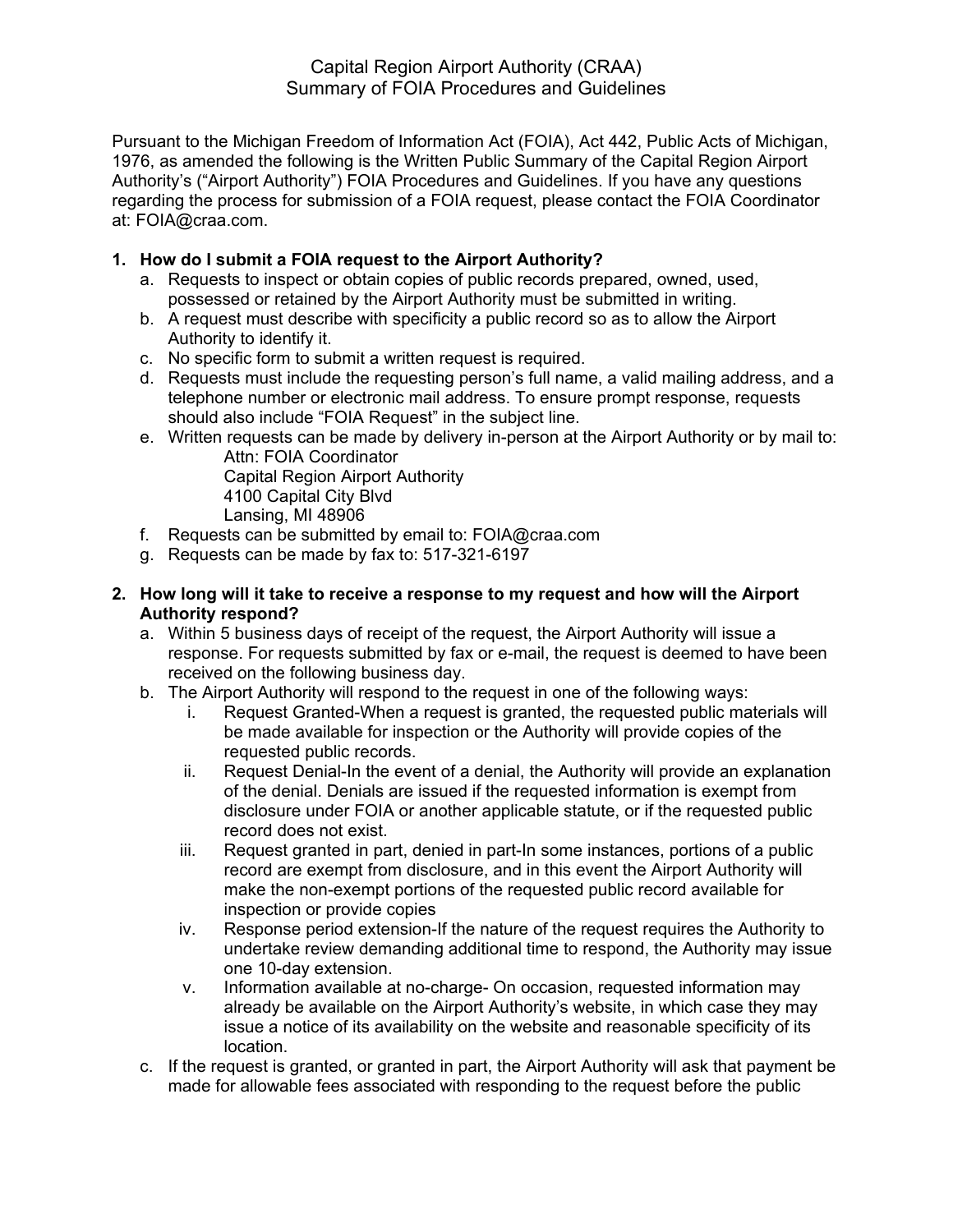record is made available. If the cost of processing of the request is estimated to exceed \$50.00 the Airport Authority will require a deposit before processing the request.

## **3. What are the Airport Authority's deposit requirements?**

a. If the Airport Authority has made a good faith calculation that the total fee for processing your request exceeds \$50.00, the Airport Authority will require that you provide a deposit in the amount of 50% of the total estimated fee. When the Airport Authority requests the deposit, it will provide you with a non-binding best effort estimate as to how long it will take to complete your request following receipt by the Airport Authority of your deposit.

## **4. How are the fees calculated for a FOIA request?**

- a. There are six components the Airport Authority will charge for, and are itemized in further detail on the Fee Itemization Form found on the CRAA FOIA site. The six fee components are:
	- i. Labor costs associated for searching for, locating, and examining public records;
		- 1. Cost will be charged in 15-minute increments with all partial time rounded down.
		- 2. Cost will be the hourly wage of the lowest-paid employee capable of performing the tasks, regardless of who actually performs the task.
	- ii. Labor costs for redacting public records;
		- 1. Cost will be charged in 15-minute increments with all partial time rounded down.
		- 2. Cost will be the hourly wage of the lowest-paid employee capable of performing the tasks, regardless of who actually performs the task.
		- 3. If the FOIA Coordinator determines there is no employee capable of redacting the exempt information, the FOIA Coordinator may contract for the labor and treat the contracted labor costs in the same manner as employee labor costs, but the hourly rate charged may not exceed six times the State's minimum hour wage rate.
	- iii. Copies provided on non-paper physical media;
		- 1. The fee charged will be the actual and most reasonably economic cost of the non-paper physical media, such as computer discs, computer tapes, or other digital or similar media.
	- iv. Copies provided on paper
		- 1. The Airport Authority will charge \$0.10 per sheet of paper for copies made on  $8\frac{1}{2}$  by 14-inch paper.
		- 2. The fee for all other sized paper will be the actual and total incremental cost.
	- v. Labor costs for duplication or publication of the public records;
		- 1. Cost will be charge in 1-minute increments with all partial time rounded down.
		- 2. Cost will be the hourly wage of the lowest-paid employee capable of
		- performing the tasks, regardless of who actually performs the task
	- vi. Mailing
		- 1. The fee charged shall be the actual cost of mailing the public records in a reasonably economical and justifiable manner
		- 2. The Airport Authority may charge for the least expensive form of postal delivery confirmation.
- b. The portion of the labor costs related to searching for, location and examining a public record, and deleting and separating exempt from non-exempt information will only be charged if the cost to the Airport Authority is unreasonably high. The Airport Authority will